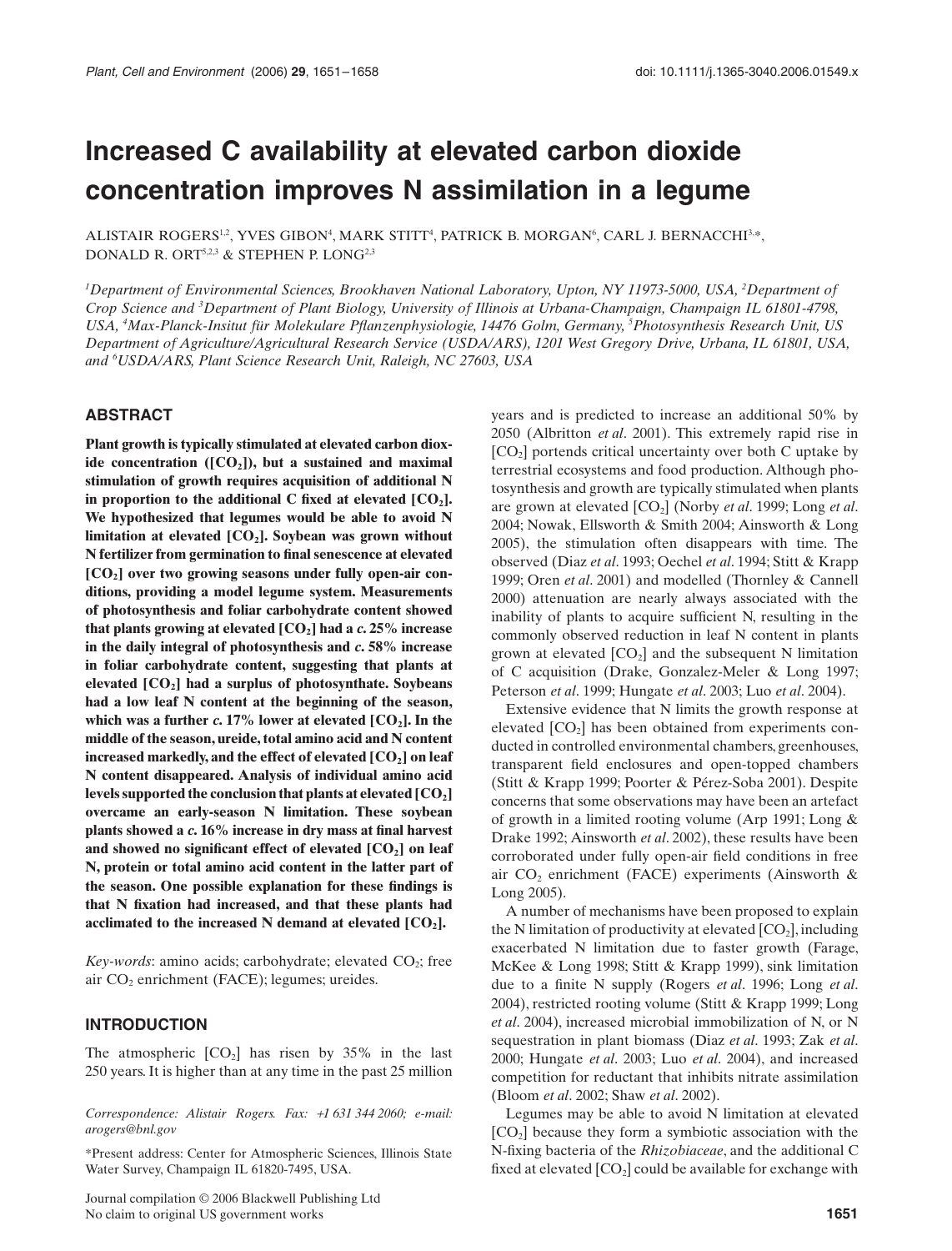the bacterial symbiont to enhance N fixation (Udvardi & Day 1997). Although evidence of stimulation in the growth of legumes, and also of N fixation, at elevated  $[CO<sub>2</sub>]$  is common (Zanetti *et al*. 1996; Hungate *et al*. 1999; Dakora & Drake 2000; Lee, Reich & Tjoelker 2003), the response of legumes to elevated  $[CO_2]$  is not clear and appears species dependent, sensitive to drought, and dependent on the availability of N and other nutrients (Serraj, Sinclair & Purcell 1999; Hungate *et al*. 2004; West *et al*. 2005). In contrast with legumes found in natural or seminatural plant communities, the life cycle of field-grown soybean is extremely well characterized (Ritchie *et al*. 1997). Of particular relevance to this study is the well-defined transition from utilizing soil-borne N sources to relying predominantly on fixed N and the ability to study the effects of elevated  $[CO<sub>2</sub>]$  on a legume grown throughout its entire life cycle at elevated  $[CO_2]$ . For these reasons, we chose to use field-grown soybean as a model legume system upon which to study the effect of elevated  $[CO_2]$  on N assimilation and to ask the question, can legumes overcome the potential constraints of a limiting N supply during growth at elevated  $[CO<sub>2</sub>]$ ? To answer this question, we made measurements of key physiological and biochemical markers for C and N status that together can begin to provide an integrated view of N metabolism (Stitt & Krapp 1999; Stitt *et al*. 2002; Foyer, Parry & Noctor 2003; Rogers & Ainsworth 2006). In this study, soybean, grown in annual rotation with maize, was seeded without adding any fertilizer and was grown under fully open-air CO<sub>2</sub> enrichment over two complete life cycles using FACE technology (Miglietta *et al*. 2001). A genotype with an indeterminate growth form was used to minimize genetic limitation on the response to elevated [CO2] (Ainsworth *et al*. 2004) and is a form more representative of natural system legumes.

## **MATERIALS AND METHODS**

## **Plant material**

The study was conducted at the SoyFACE facility (Champaign, Illinois; 40°02′N, 88°14′W, 228 m above sea level). The experimental facility is situated on 32 ha of Illinois farmland. The experimental design consisted of four blocks, each containing two 20-m-diameter octagonal plots. Within each block, one plot was at current  $[CO_2]$  of 370  $\mu$ mol mol<sup>−</sup><sup>1</sup> , and one plot was fumigated throughout the season from sunrise to sunset to an elevated target  $[CO<sub>2</sub>]$  of 550 µmol mol<sup>−</sup><sup>1</sup> using FACE technology (Miglietta *et al*. 2001). The actual delivered  $[CO_2]$  was 552  $\mu$ mol mol<sup>-1</sup>, and 1 min averages of  $[CO_2]$  were within 10% of the target 84% of the time. Soybean [*Glycine max* (L.) Merr.] cv. 93B15 (Pioneer Hi-Bred) was seeded in 0.38 m rows on 1 June 2002 and 27 May 2003. The crop emerged on 7 June 2002 and 5 June 2003. The soil is a Drummer/Flanagan type, and no fertilizer was added to the soybean crop according to standard regional agronomic practice for annual maize/soybean rotation. Samples of the lateral leaflets of the most recently fully matured trifoliate leaf were taken at midday throughout the season, frozen immediately in liquid N and stored at −80 °C until analysed. In 2002, leaf area was not determined during sampling, and data were expressed on a dry weight basis corrected for the mass of total non-structural carbohydrate  $(DW<sub>TNC</sub>)$ . Marked increases in foliar carbohydrate content are common at elevated  $[CO_2]$ , even when plants are free from artificial restriction of sink development (Long *et al*. 2004). This correction avoids any false impression caused by the dilution effect of increased carbohydrate content. In 2003, the leaf area was determined during sampling, and data were expressed on a leaf area basis.

## **Gas exchange and biochemical analysis**

Photosynthesis was measured at 2 h intervals for 6 d during the 2002 season and 4 d during the 2003 season using a portable open gas-exchange system (LI-6400; Li-Cor, Lincoln, NE, USA) as described by Rogers *et al*. (2004). Frozen leaf samples were powdered in liquid N. For determination of N and ureide content, the powdered leaf material was dried to a constant mass before analysis. Leaf N content was determined by dry combustion with an elemental analyser (PE 2400 Series II CHN analyser; Perkin Elmer, CT, USA), and ureide content was assayed using a colourimetric assay (Vadez & Sinclair 2000). Glucose, fructose, sucrose, nitrate and amino acids were extracted from frozen powdered leaf material with sequential incubations in ethanol (Rogers *et al*. 2004). The leaf starch content remained in the residue from the ethanol extraction. This starch was converted to glucose by incubation with exoand endoamylases (Geigenberger *et al*. 1996). The glucose resulting from starch degradation and the glucose, fructose and sucrose in the ethanolic extract were assayed using a continuous enzymatic substrate assay (Rogers *et al*. 2004). Total amino acid content was determined using a fluorogenic-based microplate assay (Bantan-Polak, Kassai & Grant 2001), and individual amino acid contents were determined using high-performance liquid chromatography (Geigenberger *et al*. 1996).

## **Statistical analysis**

The effects of elevated  $[CO<sub>2</sub>]$  on all variables were assessed by a repeated measures mixed model analysis of variance (PROC MIXED, SAS v9.1; SAS Institute, Cary, NC, USA) with days after emergence (DAE), treatment and the DAE by treatment interaction as fixed effects. The means and 95% confidence intervals derived from these analyses are reported. The amino acid ratio was analysed using a mixed model analysis of variance. Years were analysed separately because of crop rotation altering field position. Assumptions of normality were met by transforming ureide (2002 and 2003) and TNC (2002); values and the best-fit variance/ covariance matrices were chosen for each variable using Akaike's information criterion (Littell, Pendergast & Natarajan 2000). Treatment effects within DAE were assessed from a priori pair-wise comparisons ( $\alpha$  = 0.05). In all analyses,  $n = 4$  replicate plots.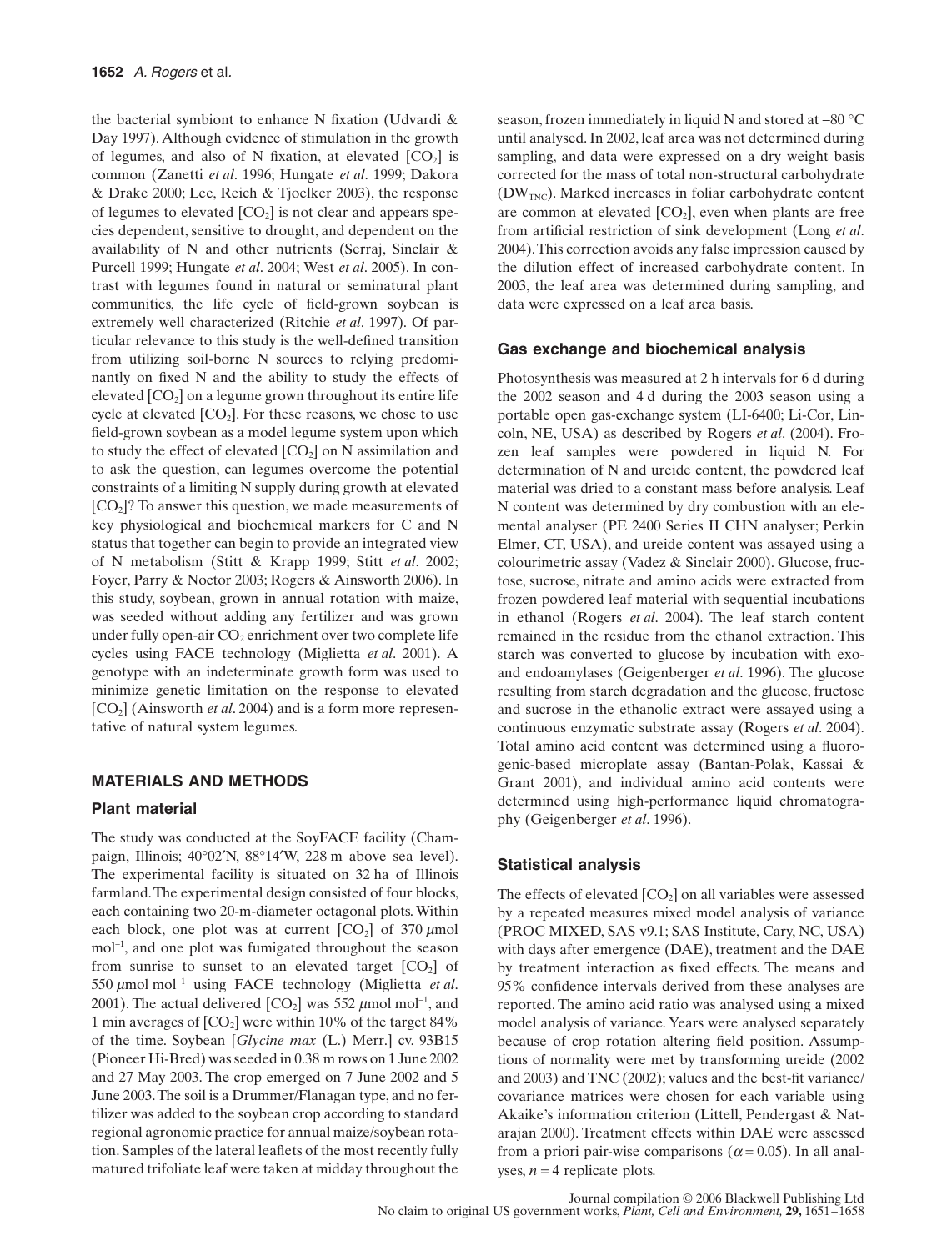## **RESULTS**

The daily integral of  $CO_2$  assimilation  $(A')$  showed a  $c. 25\%$ uniform and significant stimulation at elevated  $[CO<sub>2</sub>]$ throughout the season  $(P < 0.0001$  for both 2002 and 2003; Table 1). There was a highly significant  $(P < 0.001, 2002 \&$ 2003) *c*. 58% increase in foliar carbohydrate content at elevated  $[CO_2]$  compared with current  $[CO_2]$ . Levels of foliar carbohydrate at both current and elevated  $[CO_2]$ were high at the beginning of the season, suggesting a higher demand for photosynthate later in development (Fig. 1).

Leaf N content per unit area and per unit mass, corrected for non-structural carbohydrate content, was significantly lower in leaves from soybeans grown at elevated  $[CO<sub>2</sub>]$ (Fig. 2 , *P* < 0.01). However, there was a significant interaction between growth stage and  $CO<sub>2</sub>$  treatment (2002,  $P < 0.05$ ; 2003,  $P < 0.1$ ). At the beginning of the season (before approximately 50 DAE), leaf N content was low at current  $[CO_2]$ , and reduced on average by another 19% (2002) and 15% (2003) at elevated  $[CO_2]$ . In the middle of the season, leaf N content rose in both current and elevated  $[CO<sub>2</sub>]$ , and, with the exception of a transitory reduction in 2003 (62 DAE) leaf N content was no longer significantly  $(P < 0.05)$  lower at elevated compared with current  $[CO<sub>2</sub>]$ .

The developmental stages of agriculturally managed soybean, including changes in the supply of fixed N, are well understood (Ritchie *et al*. 1997). Under field conditions, root nodules containing *Bradyrhizobium* form shortly after emergence, but active N fixation does not begin until three trifoliate leaves have developed. After this time, the number of root nodules formed and the amount of N fixed increases with time. Typically, N fixation increases dramatically when soybean is in full bloom, continues to rise throughout pod set and peaks during seed set. During the period of rapid seed growth, N fixation usually drops abruptly. Table 2 details the development of soybean in this study and indicates the number of DAE when the three key stages associated with the documented changes in N supply occur.

Measurements of metabolites corroborate this N-fixation profile for our system. Foliar ureide levels, the N-rich compounds derived from the root nodules, were measured as an indicator of the availability of fixed N. In both years, there was a significant effect of growth stage on ureide

**Table 1.** The mean daily integral of  $CO<sub>2</sub>$  assimilation  $(A')$  for the 2002 and 2003 growth seasons

| Year | CO <sub>2</sub> | A'<br>(mol $CO_2$ m <sup>-1</sup> d <sup>-1</sup> ) | Stimulation at<br>elevated $[CO2]$ (%) |
|------|-----------------|-----------------------------------------------------|----------------------------------------|
| 2002 | Current         | $0.98 \pm 0.02$                                     | 23                                     |
|      | Elevated        | $1.21 \pm 0.02$                                     |                                        |
| 2003 | Current         | $0.94 \pm 0.02$                                     | 26                                     |
|      | Elevated        | $1.18 \pm 0.03$                                     |                                        |

Data are mean  $\pm$  SEM,  $n = 4$  plots. SEM, standard error of the mean.



Figure 1. Total<br>
solutions and the field at currence.<br>
The field at currence.<br>
The field at currence.<br>
Consider the field at currence.<br>
Consider the field at currence.<br>
Consider the field at currence.<br>
The carbohydrate (D **Figure 1.** Total non-structural carbohydrate (TNC) content in soybean leaves sampled throughout crop development and grown in the field at current (open symbols) and elevated (filled symbols) [CO<sub>2</sub>]. (a) Data collected from soybean harvested in 2002. Leaf area was not determined before harvest, and data were expressed on a dry weight basis corrected for the mass of total non-structural carbohydrate ( $DW_{TNC}$ ). (b) Data collected from soybean harvested in 2003 and expressed per unit leaf area. Symbols show mean  $\pm$  95% confidence intervals; *n* = 4 replicate free air  $CO_2$ enrichment (FACE) plots (\*, *P* < 0.05; \*\*, *P* < 0.001). DAE, days after emergence.

content (*P* < 0.001). Ureide levels were low but increased markedly at one point in the middle of the season (40– 60 DAE, Fig. 3). The observed increase in ureide content coincided with the mid-season increase in leaf N content (Fig. 2). There was no effect of elevated  $[CO<sub>2</sub>]$  on ureide content (*P* = 0.21, 2002; *P* = 0.22, 2003). In 2003, we measured leaf nitrate content. Nitrate levels were high at the start of the season (23 DAE,  $c$ . 500  $\mu$ mol m<sup>-2</sup>) and fell  $(P<0.001)$  to very low levels later in the season  $\approx$  50  $\mu$ mol m<sup>-2</sup>, 53 DAE onwards). There was no effect of

**Table 2.** Days after emergence (DAE) to reach key developmental stages associated with marked changes in the supply of fixed N derived from *Bradyrhizobium* (Ritchie *et al*. 1997)

| Year | [CO <sub>2</sub> ]  | DAE to reach developmental stage |            |          |
|------|---------------------|----------------------------------|------------|----------|
|      |                     | Third trifoliate                 | Full bloom | Seed set |
| 2002 | Current             | 16                               | 46         | 84       |
| 2003 | Elevated<br>Current | 16<br>15                         | 43<br>50   | 90<br>94 |
|      | Elevated            | 15                               | 48         | 98       |

DAE, days after emergence.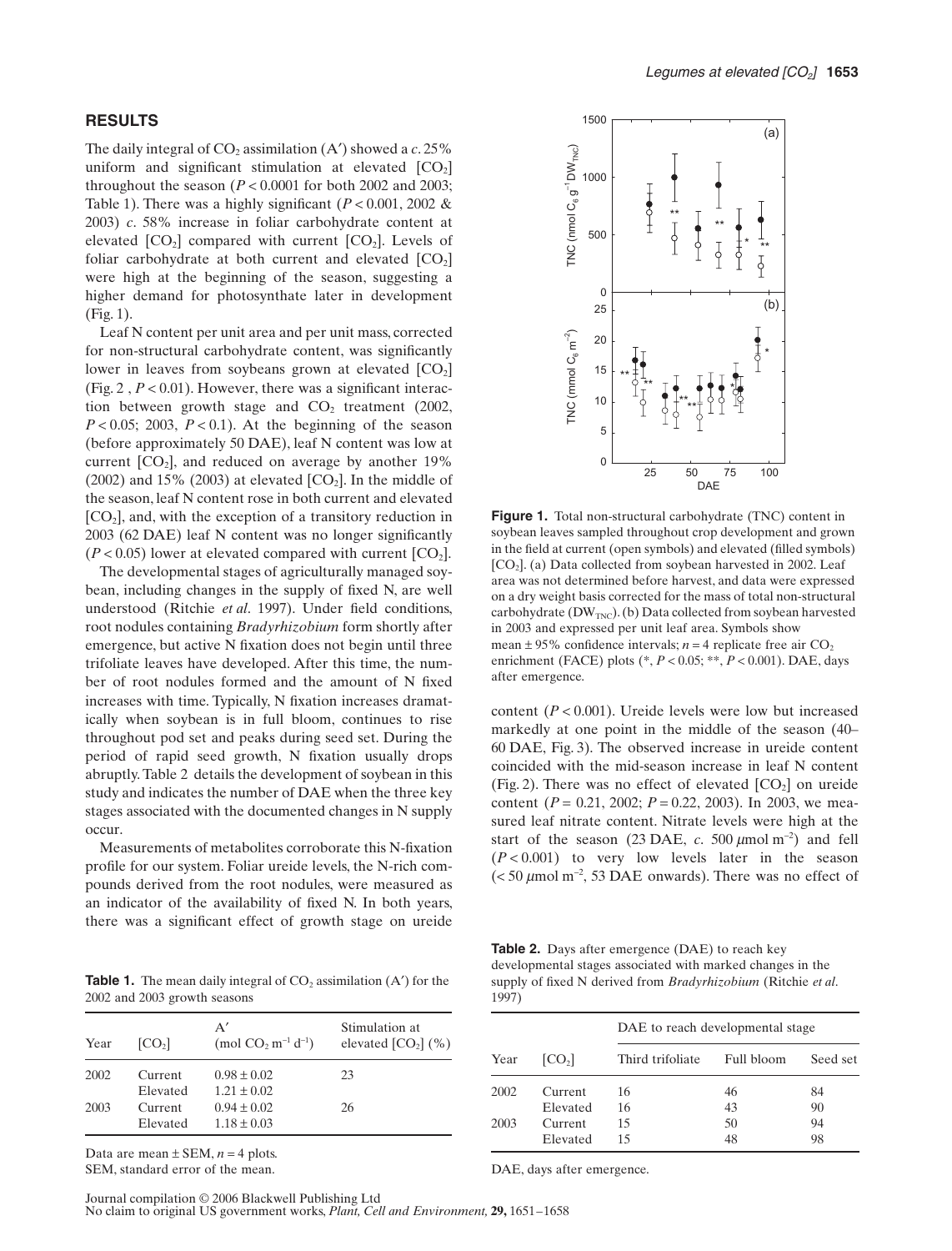

**Figure 2.** N content of soybean leaves sampled throughout crop development and grown in the field at current (open symbols) and elevated (filled symbols)  $[CO_2]$ . (a) Data collected from soybean harvested in 2002. (b) Data collected from soybean harvested in 2003. Symbols show mean  $\pm$  95% confidence intervals; *n* = 4 replicate free air  $CO_2$  enrichment (FACE) plots ( $\degree$ ,  $P < 0.05$ ;  $\degree$  $\degree$ ,  $P < 0.001$ ). DAE, days after emergence; DW<sub>TNC</sub>, dry weight basis



Figure 3. Ureide content of soybean leaves sampled throughout crop development and grown in the field at current (open symbols) and elevated (filled symbols)  $[CO<sub>2</sub>]$ . (a) Data collected from soybean harvested in 2002. (b) Data collected from soybean harvested in 2003. Symbols show mean ± 95% confidence intervals;  $n = 4$  replicate free air  $CO_2$  enrichment (FACE) plots. DAE, days after emergence;  $DW_{TNC}$ , dry weight basis corrected for

elevated  $[CO<sub>2</sub>]$  on leaf nitrate content (data not shown,  $P = 0.84$ .

At current  $[CO_2]$ , the total amino acid content was low early in the season, and increased markedly later in the season (*P* < 0.001, 2002 & 2003; Fig. 4). This rise coincides with the mid-season peak in ureide levels (Fig. 3), at a time when the demand for carbohydrate was highest (Fig. 1 and Rogers & Ainsworth 2006). There was no significant effect of elevated  $[CO_2]$  on total amino acid content  $(P = 0.51, 2002;$  $P = 0.88, 2004$ ; Fig. 4). Because the major amino acids comprise a large proportion of total amino acids, we analysed individual amino acid levels to reveal any trends that might be masked by the response of a few major amino acids. Most of the major (Fig. 5a) and minor (Fig. 5b) amino acids were also lower in elevated than current  $[CO<sub>2</sub>]$  early in the season. However, around the middle of the season (40–60 DAE), the situation reversed, with most of the major amino acids being higher (Fig. 5a) and some of the minor amino acids dramatically higher (Fig. 5b) in elevated  $[CO<sub>2</sub>]$ . When pooled, the ratio of the sum of minor amino acids 55 DAE at elevated  $[CO_2]$  to that at current  $[CO_2]$  was significantly  $(P < 0.05)$  greater. Leaf soluble protein levels were significantly  $(P < 0.001)$  lower at elevated  $[CO<sub>2</sub>]$  early in the season (Fig. 5c), but the effect disappeared later in the season.

#### **DISCUSSION**

Although leaf N content was lower at elevated  $[CO<sub>2</sub>]$  at the



**Figure 4.** Total free amino acid content in soybean leaves sampled throughout crop development and grown in the field at current (open symbols) and elevated (filled symbols)  $[CO<sub>2</sub>]$ . (a) Data collected from soybean harvested in 2002. (b) Data collected from soybean harvested in 2003. Symbols show mean  $\pm$  95% confidence intervals;  $n = 4$  replicate free air  $CO_2$  enrichment (FACE) plots. DAE, days after emergence;  $DW_{TNC}$ , dry weight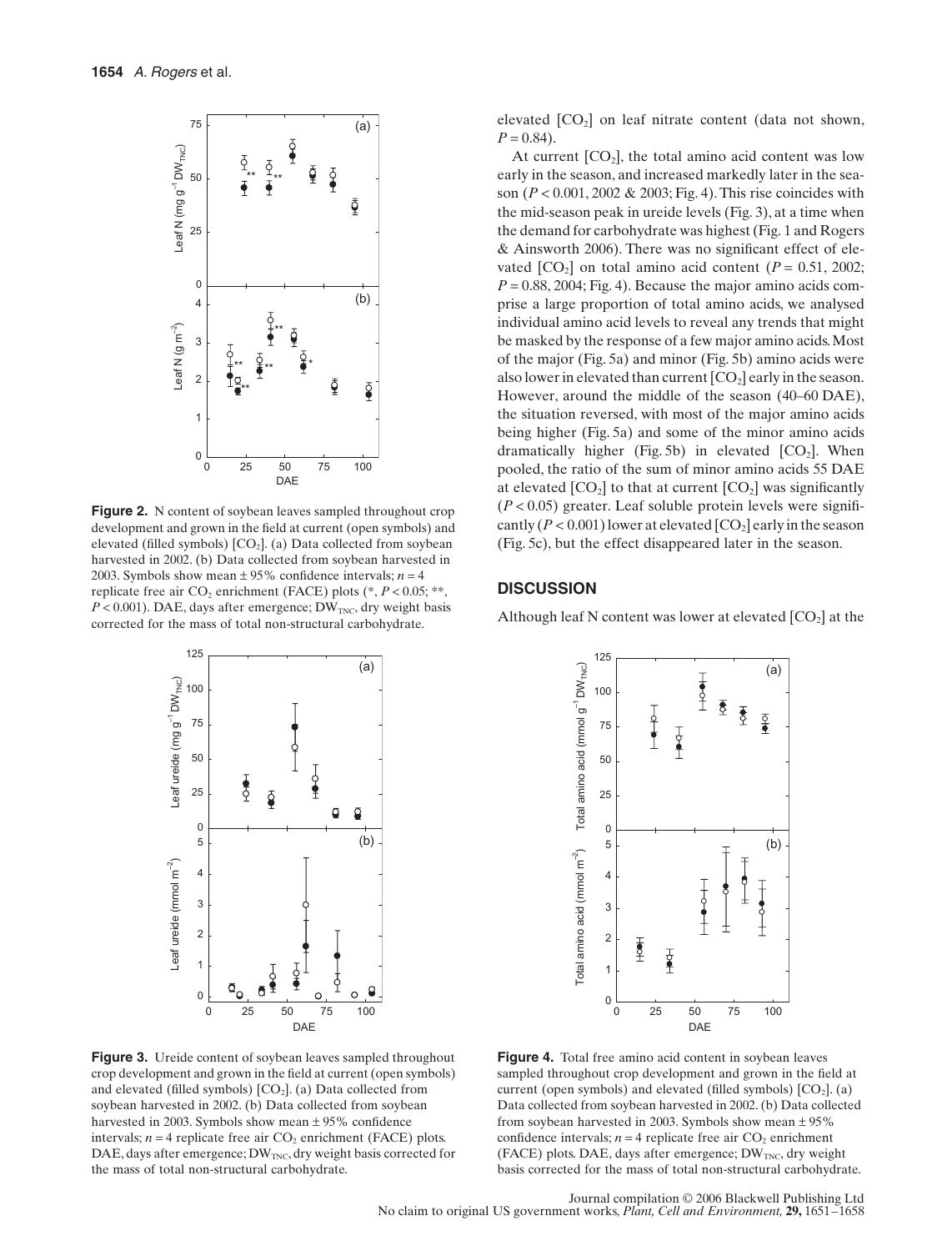

**Figure 5.** Individual amino acids and protein content. The percentage change in the content of individual amino acids in soybean foliage grown at elevated  $[CO_2]$  relative to the content at current  $[CO<sub>2</sub>]$ . (a) The ratio for major amino acids and (b) for the minor amino acids and (c) the protein content in the same tissue at current (open symbols) and elevated (filled symbols)  $[CO<sub>2</sub>]$ . Symbols show mean  $\pm$  95% confidence intervals; *n* = 4 replicate free air  $CO_2$  enrichment (FACE) plots ( $P < 0.05$ ;  $**$ ,  $P < 0.001$ ). All data are from the 2002 season. DAE, days after emergence.

beginning of the season, soybean was able to overcome this exacerbated N limitation, and by the middle of the season, marked and significant reductions in leaf N content were absent. Despite a *c*. 16% increase in dry mass at the final harvest (Morgan *et al*. 2005), these plants showed no significant reduction in leaf N, protein or amino acid content, suggesting that soybean had acclimated to the increased N demand at elevated  $[CO_2]$ . This suggests that N fixation may have increased at elevated  $[CO<sub>2</sub>]$  to match the increased C gain.

As expected, the daily integral of A′ showed a uniform and significant stimulation at elevated  $[CO<sub>2</sub>]$  throughout the season, providing *c*. 25% more C for growth at elevated [CO<sub>2</sub>] (Rogers *et al.* 2004; Table 1). The increased foliar carbohydrate content at elevated  $[CO<sub>2</sub>]$  suggests that carbohydrate formation at elevated  $[CO<sub>2</sub>]$  exceeds utilization, even though a genotype with an indeterminate vegetative growth form was selected for this experiment. Evidence from an earlier crop of soybean grown at this experimental

site (Rogers *et al*. 2004) and a detailed study on the sink capacity of the 2002 soybean crop (Rogers & Ainsworth 2006) showed that sink strength peaks in the middle of the season. The carbohydrate data presented here (Fig. 1), and the work of Rogers *et al*. (2004) and Rogers & Ainsworth (2006) show that soybean plants grown at elevated  $[CO<sub>2</sub>]$ have a surplus of C, particularly at the beginning of the season.

Amino acid synthesis requires reduced N and C skeletons, and represents the hub around which the processes of N assimilation and C metabolism revolve. Free amino acids are the product of N assimilation, and correlate well with N supply (Stitt & Krapp 1999; Foyer *et al*. 2003). Free amino acid levels were lower during the first part of the season. Because carbohydrate levels were high at the beginning of the season, the low amino acid levels probably reflect a low N supply rather than a shortage of C skeletons (Stitt *et al*. 2002; Foyer *et al*. 2003). Together, the low leaf N content and low amino acid content at the beginning of the season provide good evidence that soybean was N limited early in development (Figs  $2 \& 4$ ). The leaf N content (Fig. 2) at the beginning of the season was even lower at elevated  $[CO<sub>2</sub>]$ . This shows that the N limitation was exacerbated at elevated  $[CO_2]$ , as has been seen in many other studies (see Introduction).

However, in the middle of the season, leaf N content rose, and the effect of elevated  $[CO<sub>2</sub>]$  disappeared. Consistent with predicted increases in N fixation (Ritchie *et al*. 1997), the levels of ureides rose in the middle of the season (Fig. 3) and coincided with the peak in leaf N content (Fig. 2), a marked increase in amino acid content (Fig. 4) and the disappearance of a  $CO<sub>2</sub>$  effect on leaf N content. There was no effect of elevated  $[CO<sub>2</sub>]$  on total amino acid content. However, amino acids involved in photorespiration (glycine, serine) make a large contribution to the total amino acid pool. These typically decrease at elevated  $[CO<sub>2</sub>]$ as a consequence of the lower rates of photorespiration (Stitt & Krapp 1999). A similar pattern was seen in our experiments where we found lower glycine and serine levels in soybean leaves at elevated  $[CO<sub>2</sub>]$  (Fig. 5a). The levels of the major (Fig. 5a) and minor amino acids (Fig. 5b) were lower at elevated  $[CO<sub>2</sub>]$  at the beginning of the season but increased markedly in the middle of the season, indicating that soybeans grown at elevated  $[CO<sub>2</sub>]$  were able to produce more minor amino acids in the middle of the season than soybeans grown at current  $[CO<sub>2</sub>]$ . Leaf protein content in the same samples showed a trend similar to that of leaf N content. The disappearance of the  $CO<sub>2</sub>$ -induced reduction in leaf protein content in the middle of the season suggests that the increased availability of minor amino acids at this time may have been used for additional protein synthesis at elevated  $[CO_2]$  (Fig. 5c). Nitrate levels were high at the beginning of the season but then decreased markedly, indicating that nitrate is readily available early in the season, probably from the fertilization of maize the year before, but that nitrate assimilation is unlikely to contribute to the recovery of total leaf N later in the season at elevated  $[CO<sub>2</sub>]$ . These data indicate that N fixation not only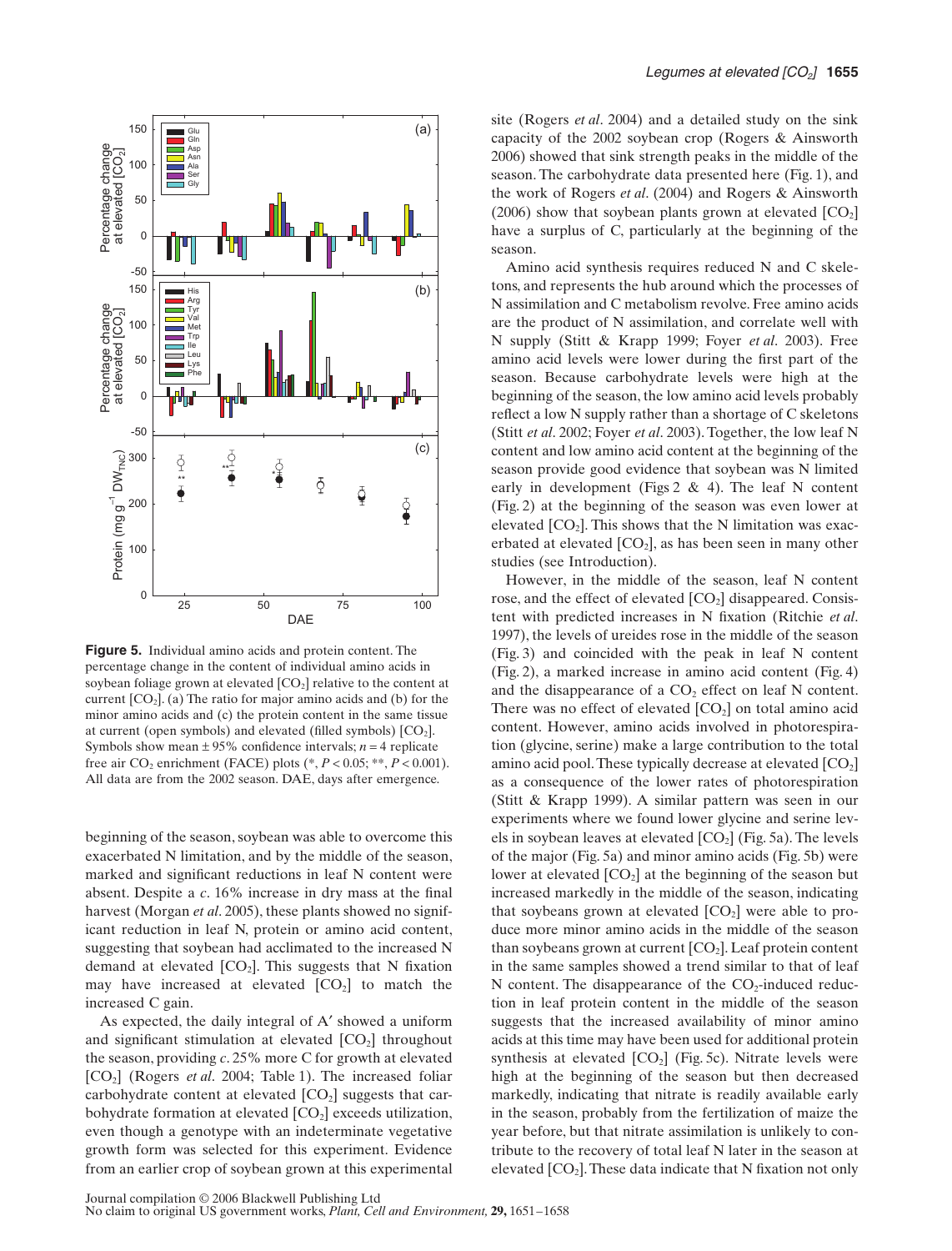ameliorated the N limitation that was seen earlier in the growth of this vegetation in both ambient and elevated  $[CO<sub>2</sub>]$ , but was able to keep pace with increased growth at elevated  $[CO<sub>2</sub>]$  later in the season.

This is consistent with measurements of above-ground primary production, where increases in biomass, plant height and node number due to growth at elevated  $[CO<sub>2</sub>]$ were not apparent until the second half of the season (Morgan *et al*. 2005). By the end of season, above-ground dry mass in these plants had increased by 15 and 17% in 2002 and 2003, respectively (Morgan *et al*. 2005). Leaf N and total leaf amino acid content showed no sustained effect of elevated  $[CO<sub>2</sub>]$  in the second half of the season, suggesting that a comparable *c*. 16% increase in N fixation at elevated  $[CO<sub>2</sub>]$  would be required to match the gains in aboveground biomass. In addition, we were unable to detect a significant effect of  $CO<sub>2</sub>$  treatment on ureide content. Because the mass of the plants grown in elevated  $[CO<sub>2</sub>]$  was greater, this also suggests that N fixation per plant may have increased proportionally.

As soybean develops, plants switch from deriving their N from soil-borne nitrate to ureides produced by their bacterial symbionts (Ritchie *et al*. 1997). The timing of this transition may explain why the deleterious effects of elevated  $[CO<sub>2</sub>]$  on leaf N content occurred early in the season and were reversed later in the season. Assimilation of 1 M of nitrate into glutamate requires 10 mol of electrons. Growth at elevated  $[CO<sub>2</sub>]$  stimulates the photosynthetic C reduction cycle that requires 4 mol of electrons for each mole of  $CO<sub>2</sub>$  assimilated. Therefore, it has been argued that increased photosynthesis at elevated  $[CO<sub>2</sub>]$  will compete for available reductant with nitrate assimilation in the leaf (Bloom *et al*. 2002; Rachmilevitch, Cousins & Bloom 2004). A very different situation arises during N fixation, in which the high energetic costs occur in the root nodules. In the leaf, only 2 mol of electrons are required to degrade ureide and reassimilate the released ammonium into glutamate (Vadez & Sinclair 2000). This could explain why, in contrast to nitrate assimilation, N fixation via the symbiotic association with N-fixing bacteria and utilization of ureides is promoted rather than depressed at elevated  $[CO<sub>2</sub>]$  (Rachmilevitch, Cousins & Bloom 2004).

Even in the absence of N fertilization, soybean can sustain a large increase in net primary production and seed yield (Morgan *et al*. 2005), without any decline in tissue N content during the periods of peak production and seed development that occur in the second half of the season. Our data suggest that the increased acquisition of C under elevated  $[CO<sub>2</sub>]$  may have enabled greater N assimilation through the trading of C for N with N-fixing bacteria, and enabled soybean to overcome the potential constraints of a limiting N supply during growth at elevated  $[CO<sub>2</sub>]$ . Our findings provide a mechanistic basis for the observation that, in N-poor ecosystems, growth at elevated  $[CO<sub>2</sub>]$ favours legumes that tend to avoid limitations of photosynthetic capacity and dominate non-leguminous species (Hanley, Trofimov & Taylor 2004; Winkler & Herbst 2004) and further suggests that in the absence of other major

limitations (Serraj *et al*. 1999; Almeida *et al*. 2000; Hungate *et al*. 2004), field-grown soybean, and legumes in general, will show a continued increase in productivity with rising  $[CO<sub>2</sub>].$ 

## **ACKNOWLEDGMENTS**

This research was supported by the US Department of Energy Office of Science contract no. DE-AC02- 98CH10886 to Brookhaven National Laboratory and by the Illinois Council for Food and Agricultural Research (C-FAR), Archer Daniels Midland Co. and the US Department of Agriculture/Agricultural Research Service (USDA/ARS). M.S. acknowledges support from the Max Planck Society and from the European Commission (Integrated Project Grain Legumes). The authors acknowledge assistance from E.A. Ainsworth, F.G. Dohleman, M. Dunn, R. Feil, C.A. Goss, M. Harrison, L.E. Heady, A.D.B. Leakey, T. Mies, D.J. Moore and V.E. Wittig. The views expressed in this work are those of the authors and do not necessarily reflect those of the Illinois State Water Survey (ISWS).

#### **REFERENCES**

- Ainsworth E.A. & Long S.P. (2005) What have we learned from 15 years of free-air  $CO<sub>2</sub>$  enrichment (FACE)? A meta-analytic review of responses to rising  $CO<sub>2</sub>$  in photosynthesis, canopy properties and plant production. *New Phytologist* **165,** 351– 372.
- Ainsworth E.A., Davey P.A., Bernacchi C.J., *et al.* (2002) A metaanalysis of elevated  $[CO_2]$  effects on soybean (*Glycine max*) physiology, growth and yield. *Global Change Biology* **8,** 695– 709.
- Ainsworth E.A., Rogers A., Nelson R. & Long S.P. (2004) Testing the 'source-sink' hypothesis of down-regulation of photosynthesis in elevated  $[CO_2]$  in the field with single gene substitutions in *Glycine max*. *Agricultural and Forest Meteorology* **122,** 85–94.
- Albritton D.L., Allen M.R., Baede A.P.M., *et al.* (2001) Summary for policy makers. In *Climate Change 2001: The Scientific Basis* (ed. J.T. Houghton, Y. Ding, D.J. Griggs, M. Noguer, P.J. van der Linden, X. Dai, K. Maskell, C.A. Johnson), pp. 73–20. University Press, Cambridge, UK.
- Almeida J.P.F., Hartwig U.A., Frehner M., Nösberger J. & Lüscher A. (2000) Evidence that P deficiency induces N feedback regulation of symbiotic  $N_2$  fixation in white clover (*Trifolium repens* L.). *Journal of Experimental Botany* **51,** 1289– 1297.
- Arp W.J. (1991) Effects of source-sink relations on photosynthetic acclimation to elevated CO2. *Plant, Cell & Environment* **14,** 869– 875.
- Bantan-Polak T., Kassai M. & Grant K.B. (2001) A comparison of fluorescamine and naphtalene-2,3-dicarboxaldehyde fluorogenic reagents for microplate-based detection of amino acids. *Analytical Biochemistry* **297,** 128–136.
- Bloom A.J., Smart D.R., Nguyen D.T. & Searles P.S. (2002) Nitrogen assimilation and growth of wheat under elevated carbon dioxide. *Proceedings of the National Academy of Science of the USA* **99,** 1730–1735.
- Dakora F.D. & Drake B.G. (2000) Elevated  $CO<sub>2</sub>$  stimulates associative  $N_2$  fixation in a  $C_3$  plant of the Chesapeke Bay wetland. *Plant, Cell & Environment* **23,** 943–953.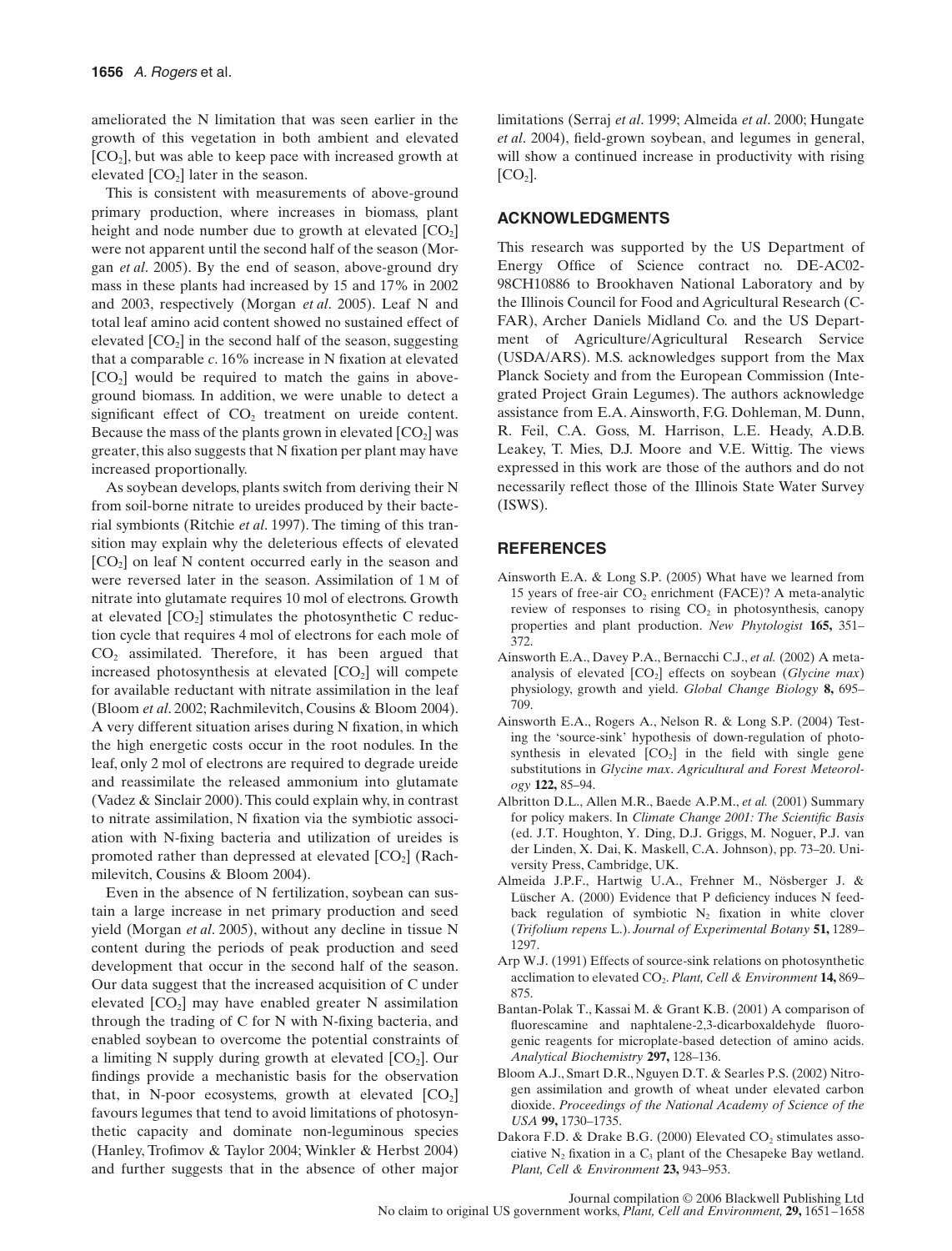- Diaz S., Grime J.P., Harris J. & McPherson E. (1993) Evidence of a feedback mechanism limiting plant response to elevated carbon dioxide. *Nature* **364,** 616–617.
- Drake B.G., Gonzalez-Meler M.A. & Long S.P. (1997) More efficient plants: a consequence of rising atmospheric CO<sub>2</sub>? *Annual Review of Plant Physiology and Plant Molecular Biology* **48,** 609–639.
- Farage P.K., McKee I.F. & Long S.P. (1998) Does a low nitrogen supply necessarily lead to acclimation of photosynthesis to elevated CO2? *Plant Physiology* **118,** 573–580.
- Foyer C.H., Parry M. & Noctor G. (2003) Markers and signals associated with nitrogen assimilation in higher plants. *Journal of Experimental Botany* **54,** 585–593.
- Geigenberger P., Lerchel J., Stitt M. & Sonnewald U. (1996) Phloem-specific expression of pyrophosphatase inhibits longdistance transport of carbohydrates and amino acids in tobacco plants. *Plant, Cell & Environment* **19,** 4355.
- Hanley M.E., Trofimov S. & Taylor G. (2004) Species-level effects more important than functional group-level responses to elevated CO<sub>2</sub>: evidence from simulated turves. *Functional Ecology* **18,** 304–313.
- Hungate B.A., Dijkstra P., Johnson D.W., Hinkle C.R. & Drake B.G. (1999) Elevated CO<sub>2</sub> increases nitrogen fixation and decreases soil nitrogen mineralization in Florida scrub oak. *Global Change Biology* **7,** 781–790.
- Hungate B.A., Dukes J.S., Shaw M.R., Luo Y. & Field C.B. (2003) Nitrogen and climate change. *Science* **320,** 1512–1513.
- Hungate B.A., Stiling P.D., Dijkstra P., Johnson D.W., Ketterer M.E., Hymus G.J., Hinkle C.R.H. & Drake B.G.  $(2004)$  CO<sub>2</sub> elicits long-term decline in nitrogen fixation. *Science* **304,** 1291.
- Lee T.D., Reich P.B. & Tjoelker M.G. (2003) Legume presence increases photosynthesis and N concentrations of co-occurring non-fixers but does not modulate their responsiveness to carbon dioxide enrichment. *Oecologia* **137,** 22–31.
- Littell R.C., Pendergast J. & Natarajan R. (2000) Modeling covariance structure in the analysis of repeated measures data. *Statistics in Medicine* **19,** 1793–1819.
- Long S.P. & Drake B.G. (1992) Photosynthetic  $CO_2$  assimilation and rising atmospheric CO<sub>2</sub> concentrations. In *Crop Photosynthesis Spatial and Tempeoral Determinants* (eds N.R. Baker & H. Thomas), pp. 69–103. Elsevier, Amsterdam, the Netherlands.
- Long S.P., Ainsworth E.A., Rogers A. & Ort D.R. (2004) Rising atmospheric carbon dioxide: plants FACE the future. *Annual Review of Plant Biology* **55,** 591–628.
- Luo Y., Su B., Currie W.S., *et al.* (2004) Progressive nitrogen limitation of ecosystem responses to rising atmospheric carbon dioxide. *Bioscience* **54,** 731–739.
- Miglietta F., Peressotti A., Vaccari F.P., Zaldei A., De Angelis P. & Scarascia-Mugnozza G. (2001) Free-air  $CO<sub>2</sub>$  enrichment (FACE) of a poplar plantation: the POPFACE fumigation system. *New Phytologist* **150,** 465–476.
- Morgan P.B., Bollero G.A., Randall L.A., Dohleman F.G. & Long S.P. (2005) Smaller than predicted increase in aboveground net primary production and yield of field-grown soybean under fully open-air  $[CO_2]$  elevation. *Global Change Biology* **11,** 1856–1865.
- Norby R.J., Wullschleger S.D., Gunderson C.A., Johnson D.W. & Ceulemans R. (1999) Tree responses to rising  $CO<sub>2</sub>$  in field experiments: implications for the future forest. *Plant, Cell & Environment* **22,** 683–714.
- Nowak R.S., Ellsworth D.S. & Smith S.D. (2004) Functional responses of plants to elevated atmospheric  $CO<sub>2</sub> -$  do photosynthetic and productivity data from FACE experiments support early predictions? *New Phytologist* **162,** 253–280.
- Oechel W.C., Cowles S., Grunlke N., Hastings S.J., Lawrence B., Prudhomme T., Riechers G., Strain B., Tissue D. & Vourlitis G. (1994) Transient nature of  $CO<sub>2</sub>$  fertilization in Artic tundra. *Nature* **371,** 500–502.
- Oren R., Ellsworth D.S., Johnsen K.H., *et al.* (2001) Soil fertility limits carbon sequestration by forest ecosystems in a  $CO<sub>2</sub>$ enriched atmosphere. *Nature* **411,** 469–472.
- Peterson A.G., Ball J.T., Luo Y., *et al.* (1999) The photosynthesisleaf nitrogen relationship at embient and elevated atmospheric carbon dioxide: a meta-analysis. *Global Change Biology* **5,** 331– 346.
- Poorter H. & Pérez-Soba M. (2001) The growth response of plants to elevated  $CO<sub>2</sub>$  under non-optimal environmental conditions. *Oecologia* **129,** 1–20.
- Rachmilevitch S., Cousins A.B. & Bloom A.J. (2004) Nitrate assimilation in plant shoots depends on photorespiration. *Proceedings of the National Academy of Science of the USA* **101,** 11506–11510.
- Ritchie S., Hanaway J., Thompson H. & Benson G. (1997) *How a Soybean Plant Develops*, Special Report no. 53. Iowa State University, Ames, IA, USA.
- Rogers A. & Ainsworth E.A. (2006) The response of foliar carbohydrates to elevated carbon dioxide concentration. In *Managed Ecosystems and CO2. Case Studies, Processes and Perspectives* (eds J. Nösberger, S.P. Long, R.J. Norby, M. Stitt, G.R. Hendrey, H. Blum), pp. 293–308. Springer-Verlag, Heidelberg, Berlin.
- Rogers A., Allen D.J., Davey P.A., *et al.* (2004) Leaf photosynthesis and carbohydrate dynamics of soybeans grown throughout their life-cycle under free-air carbon dioxide enrichment. *Plant, Cell & Environment* **27,** 449–458.
- Rogers G.S., Milham P.J., Gillings M. & Conroy J.P. (1996) Sink strength may be the key to growth and nitrogen responses in Ndeficient wheat at elevated CO2. *Australian Journal of Plant Physiology* **23,** 253–264.
- Serraj R., Sinclair T.R. & Purcell L.C. (1999) Symbiotic  $N_2$  fixation response to drought. *Journal of Experimental Botany* **50,** 143– 155.
- Shaw M.R., Zavaleta E.S., Chiariello N.R., Cleland E.E., Mooney H.A. & Field C.B. (2002) Grassland responses to global environmental changes suppressed by elevated CO<sub>2</sub>. *Science* 298, 1987–1990.
- Stitt M. & Krapp A. (1999) The interaction between elevated carbon dioxide and nitrogen nutrition: the physiological and molecular background. *Plant, Cell & Environment* **22,** 583–621.
- Stitt M., Müller C., Matt P., Gibon Y., Carillo P., Morcuende R., Scheible W.R. & Krapp A. (2002) Steps towards an integrated view of nitrogen metabolism. *Journal of Experimental Botany* **53,** 959–970.
- Thornley J.H.M. & Cannell M.G.R. (2000) Dynamics of mineral N availability in grassland ecosystems under increase  $[CO<sub>2</sub>]$ : hypotheses evaluated using the Hurley Pasture model. *Plant and Soil* **224,** 153–170.
- Udvardi M.K. & Day D.A. (1997) Metabolite transport across symbiotic membranes of legume nodules. *Annual Review of Plant Physiology and Plant Molecular Biology* **48,** 493–523.
- Vadez V. & Sinclair T.R. (2000) Ureide degradation pathways in intact soybean leaves. *Journal of Experimental Botany* **51,** 1459– 1465.
- West J.B., HilleRisLambers J., Lee T.D., Hobbie S.E. & Reich P.E. (2005) Legume species identity and soil nitrogen supply determine symbiotic nitrogen-fixation responses to elevated atmospheric [CO2]. *New Phytologist* **167,** 523–530.
- Winkler J.B. & Herbst M. (2004) Do plants of a semi-natural grassland community benefit from long-term  $CO<sub>2</sub>$  enrichment? *Basic and Applied Ecology* **5,** 131–143.